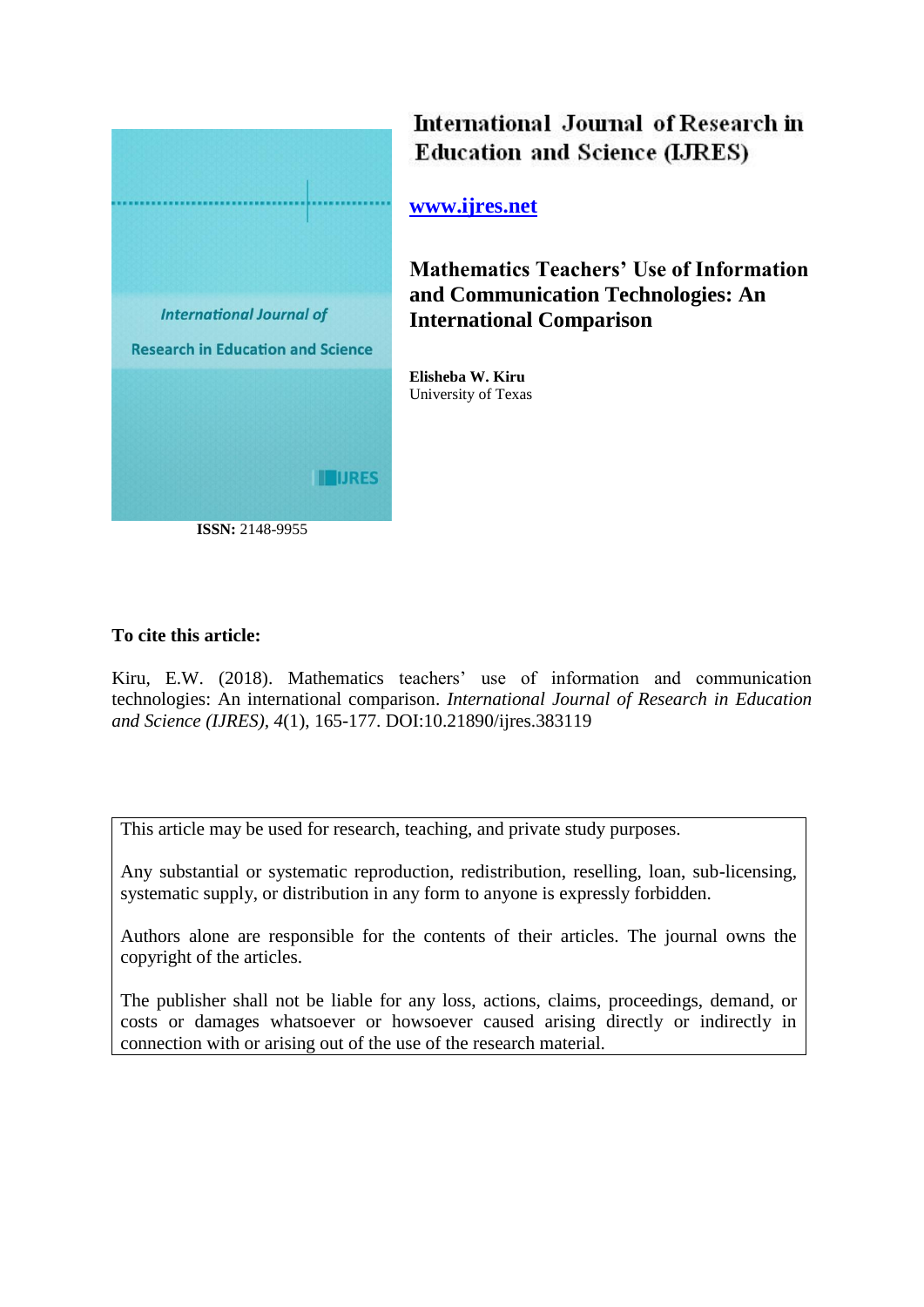

Volume 4, Issue 1, Winter 2018 DOI:10.21890/ijres.383119

# **Mathematics Teachers' Use of Information and Communication Technologies: An International Comparison**

# **Elisheba W. Kiru**

| <b>Article Info</b>                                                           | <b>Abstract</b>                                                                                                                                                                                                                                                                                                                                                                                                                                                                                                                                                                                                                                                                       |
|-------------------------------------------------------------------------------|---------------------------------------------------------------------------------------------------------------------------------------------------------------------------------------------------------------------------------------------------------------------------------------------------------------------------------------------------------------------------------------------------------------------------------------------------------------------------------------------------------------------------------------------------------------------------------------------------------------------------------------------------------------------------------------|
| <b>Article History</b>                                                        | There is an urgent need to understand how often teachers use information and                                                                                                                                                                                                                                                                                                                                                                                                                                                                                                                                                                                                          |
| Received:<br>19 May 2017                                                      | communication technologies (ICT) in mathematics instruction. This information<br>can provide vital links that can help stakeholders make connections about ICT<br>use in mathematics instruction and student learning experiences with ICT.                                                                                                                                                                                                                                                                                                                                                                                                                                           |
| Accepted:<br>18 July 2017                                                     | Scholars in the field have reported on the numerous challenges in schools facing<br>ICT integration beyond availability of ICT. Understanding the frequency of ICT<br>use can also shed light on areas that need continued research, such as examining                                                                                                                                                                                                                                                                                                                                                                                                                                |
| <b>Keywords</b>                                                               | the trends of ICT use in mathematics instruction among teachers and across<br>countries. Additionally, in an effort to understand how teachers use ICT, there is                                                                                                                                                                                                                                                                                                                                                                                                                                                                                                                      |
| <b>ICT</b><br><b>Mathematics</b><br>International<br>Self-Efficacy<br>Teacher | a need to investigate the various factors that may impact ICT use in content areas<br>such as mathematics. This study offers an international perspective that focuses<br>on eight countries using the TALIS 2013 dataset to investigate frequency of ICT<br>use, and examine factors that may have contributed to teachers' ICT use in<br>mathematics instruction. This analysis shows limited ICT use in mathematics<br>instruction and differences in ICT use among the countries. Teacher cooperation,<br>mathematics self-efficacy, and professional development in ICT skills were<br>significant predictors of ICT use. Implications for research and policy are<br>discussed. |

# **Introduction**

In the 21<sup>st</sup> century, information and communication technologies (ICT) have become ubiquitous and integral in daily living. ICT refer to electronic devices (e.g., laptops, chrome books), handheld devices (e.g., iPads®, iPods), interactive devices (e.g., interactive white boards), application software, and social media tools. They are used for commerce, communication, information gathering, learning, and a myriad of other purposes. Although many K-12 schools in the United States have computers in the classrooms, some have argued little has changed in terms of teaching practices or student outcomes (Cuban, 2001, 2013). It is often assumed that the mere presence of technology in the classroom will lead to changes in instructional practices and enhance student learning.

Other scholars have continued to search for reasons that seem to contribute to ICT less than transformative edge in teaching and learning. Zhao, Pugh, Sheldon, and Byers (2002) posited that most professional development for teachers tends to focus on the technical aspects of the technology and neglects the social and organizational aspects of technology integration. The authors argued that teachers with an understanding of the social and organizational culture in a school are more likely to negotiate some of the barriers that get in the way of technology integration such as existing school patterns towards technology use. These teachers may negotiate the barriers through collaborating with multiple parties in the school either to have access to technology resources or to garner peer support. The organizational culture refers to the available administrative support that allows technology integration, such as the availability of technical assistance and willingness of school leaders to take risks that may lead to innovative changes in teaching and learning. In a school environment or an education system, various stakeholders (e.g., teachers, policy makers, parents) may have different assumptions, perspectives, and attitudes towards using technology, student learning, or the role of the teacher in a technologyrich environment. Therefore the development of an organizational culture that explores the differences and assumptions among the stakeholders and further develops a supportive environment cannot be underestimated.

Examining the different relationships between key stakeholders (e.g., teachers, students, school leaders) in a learning environment can provide insights into technology integration. Additionally, these relationships can explain the factors that contribute to the varied ways that teachers use technology in instruction, and help explain the persistent puzzle of limited ICT use (Cuban, 2013). Somekh (2007) highlighted the importance of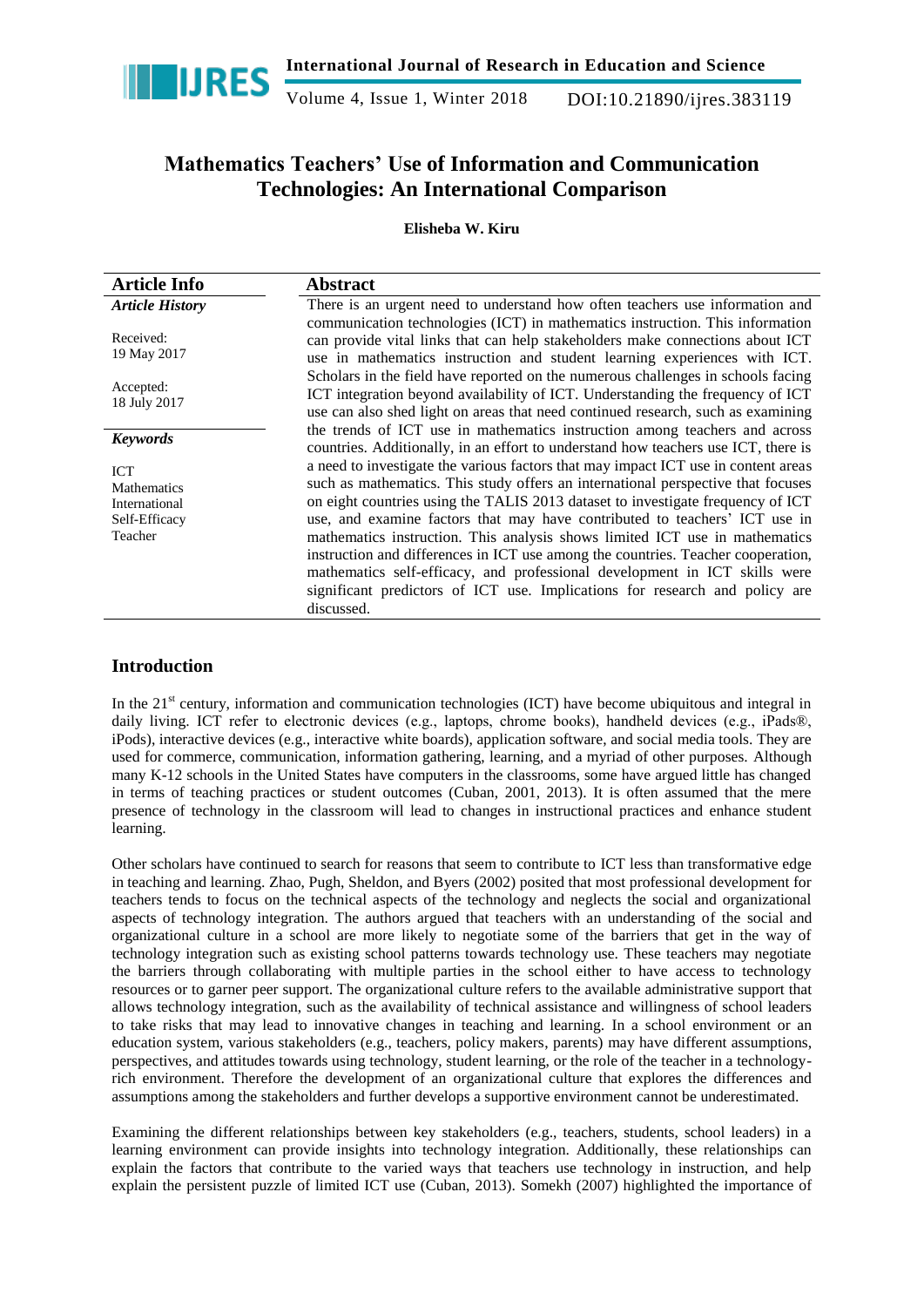understanding innovation from a socio-cultural perspective as this allows stakeholders to examine the different relationships that exist in a learning environment. For instance, there is a need for careful consideration of curriculum, pedagogy, professional development, teacher beliefs, teacher training, school leadership (Ertmer & Leftwich, 2010; Frank et al., 2011; Hughes, 2005) and more importantly, the development of a shared meaning among multiple stakeholders (Fullan, 2016). In the context of ICT integration, Fullan elaborated on the need to build capacity and collaborative cultures in schools. Building capacity involves building skills and experiences that foster the development of new experiences and increase motivation for teachers to engage in change processes. Building capacity includes providing professional development for teachers, and engaging in discussions on ways to effectively and efficiently use available ICT resources. These social and organizational aspects impact ICT integration. Furthermore, it is imperative for stakeholders to critically examine current perspectives in schools regarding ICT integration to ensure that students' educational interests transcend possible agendas such as profit making from enterprises with vested interests. Schools are then faced with the need to critically examine the motives that underpin ICT integration (Sewlyn, 2012). Sewlyn challenged the underestimation of conflicting business interests (e.g., profit motives) versus education interests (e.g., democratic values of education) that can potentially widen the digital divide and increase inequalities in society.

Therefore, it is imperative that teachers, administrators and policymakers understand how ICT are actually used and how often they are used in the classroom to develop a nuanced understanding of the relationship between teachers' ICT use, teacher beliefs, and teacher training, instead of making assumptions that the mere ICT presence in the classroom leads to effective ICT use in teaching and learning. This information can inform instructional practices and promote effective ICT use that enhances instead of hinders student learning. Furthermore, available literature addresses ICT use and student achievement with little attention to teachers' ICT use across content areas. Although examining student ICT use is critical, developing an understanding about how often ICT is used in mathematics instruction can inform researchers, teacher trainers, policy makers on the existing gaps between ICT use in instruction and the impact of ICT use on students' learning. ICT can be used in mathematics instruction to promote students' understanding of mathematical skills and concepts, make conjectures and develop high order skills. Understanding how often teachers use ICT in content areas such as mathematics instruction can provide a clearer picture on aspects and affordances from technology that improve teachers' ICT use in mathematics instruction. Frequency of ICT use can also shed light on areas that need continued research, such as examining the variation of ICT use among teachers in mathematics instruction across classrooms or countries.

This paper adds to the literature on ICT use and specifically seeks to fill the gap on understanding teachers' ICT use in mathematic by providing an international perspective that focuses on teachers' use of ICT in mathematics instruction in eight countries. Additionally, the analyses illuminate possible factors that contribute to ICT use across the eight countries.

# **Background**

# **ICT Use**

Following the increased proliferation of technologies in schools, research shows a mismatch between technology availability, access, frequency of technology use and the quality of instruction using ICT. Successful integration of ICT in schools will depend on the deeply held beliefs and cultures of practice within schools that may lead to systematic ICT integration in instruction (Bain & Weston, 2009). In the theory on diffusion of innovations, Rogers (1983) argued that the social structure of an individual adopting an innovation impacts the integration of the innovation. For instance, in a study with a sample of Korean teachers, Baek, Jung, and Kim (2008) found the strongest factor that influenced technology use in the classrooms was merely the compliance to external requests and expectations from external parties (e.g., requirements from the Ministry of Education, common perceptions that good teachers use technology well). Researchers have explored the factors and barriers that hinder ICT use in classrooms that already have access to ICT. Additionally, scholars (Burns, 2013; Overbay, Patterson, Vasu, & Grable, 2010; Warschauer, Zheng, Niiya, Cotton, & Farkas, 2014) have tackled some of the micro and macro factors that influence technology integration, such as cultures of practice, educational policies on ICT, school organization and ICT infrastructure.

Cultures of practice include beliefs about teaching, learning, and the ways that knowledge is constructed and disseminated to students. Researchers, Schussler, Poole, Whitlock, and Evertson (2007) noted that the minimal use and lackluster results from technology use may signify a complex situation in and around the learning environment. Currently, even for classrooms that have integrated ICT, changes from old practices to new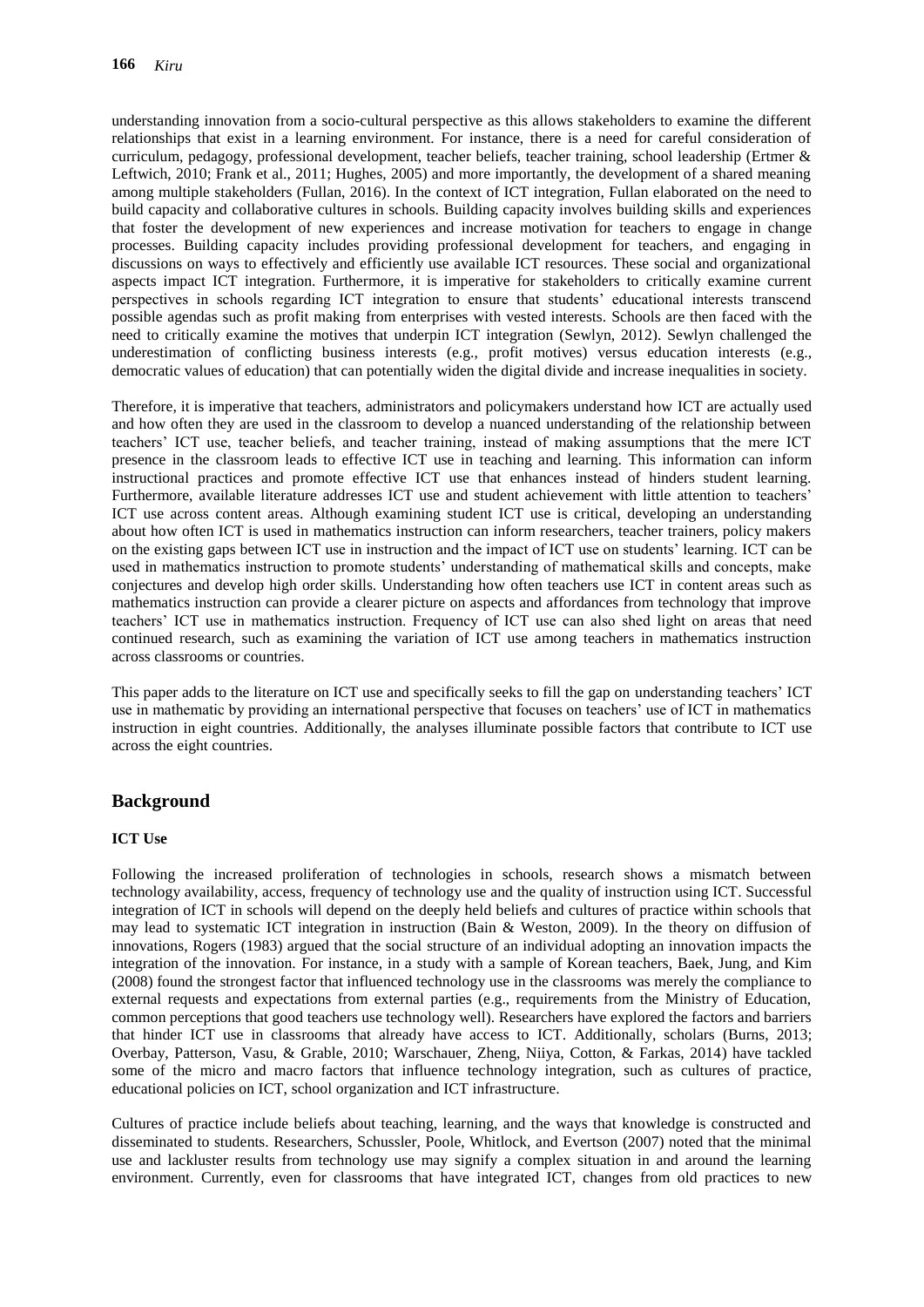practices revolve around automation instead of embedding technology and creating richer teaching and learning experiences where students learn with technology (Cuban, 2013). Following the continued investment in technology, there is a need to evaluate current pedagogical approaches and investigate pedagogies that are effective when integrating ICT, by exploring pedagogical innovations that ultimately lead to increased student achievement. Choy (2013) argued that changing the mindset and perceptions of teachers is equally as important as examining the technology; this premise accentuates the need to address the role of technology on beliefs and attitudes in teaching (Mueller, Wood, Willoughby, Ross, & Specht, 2008). However, even before making that leap that helps us understand the pedagogical approaches, we need to understand the frequency of ICT use in instruction for subjects such as mathematics, and the factors that promote or hinder ICT use. Researchers have reported that teachers use ICT more in English instruction compared to mathematics. For instance, in Singapore, Tay, Lim, Lim, and Koh (2012) reported that teachers incorporated ICT differently and more frequently in English classes than in mathematics. In mathematics, ICT was for skills practice compared to English classes where students used ICT in knowledge construction.

#### **Previous Studies**

Previous studies used nationally representative data such as the Programme for International Student Assessment (PISA) and examined the impact of the quality and quantity of ICT use on students' scores (Biagi & Loi, 2013; Cheema & Zhang, 2013; Güzeller, 2014). Ottstead (2010) provided country-specific information on patterns of pedagogical ICT use for Finland, Denmark and Norway that continued to reveal discrepancies between actual ICT use in the classroom and investments in ICT that are often accompanied by the inclusion of ICT related goals in policy documents. Although Finnish teachers demonstrated autonomy in decision-making, they expressed that lack of training in implementing the ICT in instruction limited ICT use, whereas Norwegian teachers upon implementing ICT in the curriculum started to show increase in ICT use (Ottstead, 2010).

Scholars (e.g., Fullan, 2016) have reported that school climate can impact ICT integration, implementation, use and management. In a nutshell, teachers do not teach in a vacuum but their instructional practices are nested in a socio-cultural context with micro and macro factors. Micro factors are within the classroom, including students, the classroom environment and available resources. Macro factors exist outside the classroom environment and include administrators, teachers, and the community. Therefore, teaching and learning in the classroom takes place in a larger context influenced by the school climate. Consequently, innovations such as ICT integration must take a socio-cultural perspective that takes into account characteristics that influence human behavior in those contexts (Somekh, 2007). Socio-cultural perspectives examine social and organizational factors that can impact ICT integration. Moreover, certain factors such as teaching approaches contribute to ICT use. Scholars, Li and Ma (2010) reported that technology had stronger effects on student achievement where teachers used a constructivist approach (defined as a teaching philosophy that encourages a more student focused environment and less of a teacher-centered environment) compared to the traditional approach of teaching that is more teacher-driven.

Taken together, different social, and organizational factors are interconnected and influence decisions on how resources are procured, integrated and become part of the school culture. Fullan (2016) emphasized the need for "connected autonomy" (p. 262), where people collaborate within the school, with other schools, while linking to overarching educational policy priorities. These connections and collaborations can lead to sharing and borrowing of ideas on ICT use, effective pedagogies, or the sharing of expertise, and development of shared meaning that may lead to transformative teaching and learning using ICT even across countries in critical subjects such as mathematics.

By the same token, to glean the international trends on ICT use in mathematics instruction and to add to the literature base, this paper accomplishes three objectives. First, this paper examines the extent to which mathematics teachers use ICT across the countries in the analytic sample. Second, the analysis in this paper investigates whether mathematics teachers have different levels of professional development needs in ICT compared to non-mathematics teachers. Third, the analysis explores factors that predict ICT use in mathematics instruction for teachers in the sample. This analysis provides insightful information on the usage of ICT in mathematics instruction. To accomplish these objectives, I used the Organization for Economic Co-operation and Development (OECD) Teaching and Learning International Survey, TALIS (2013) dataset.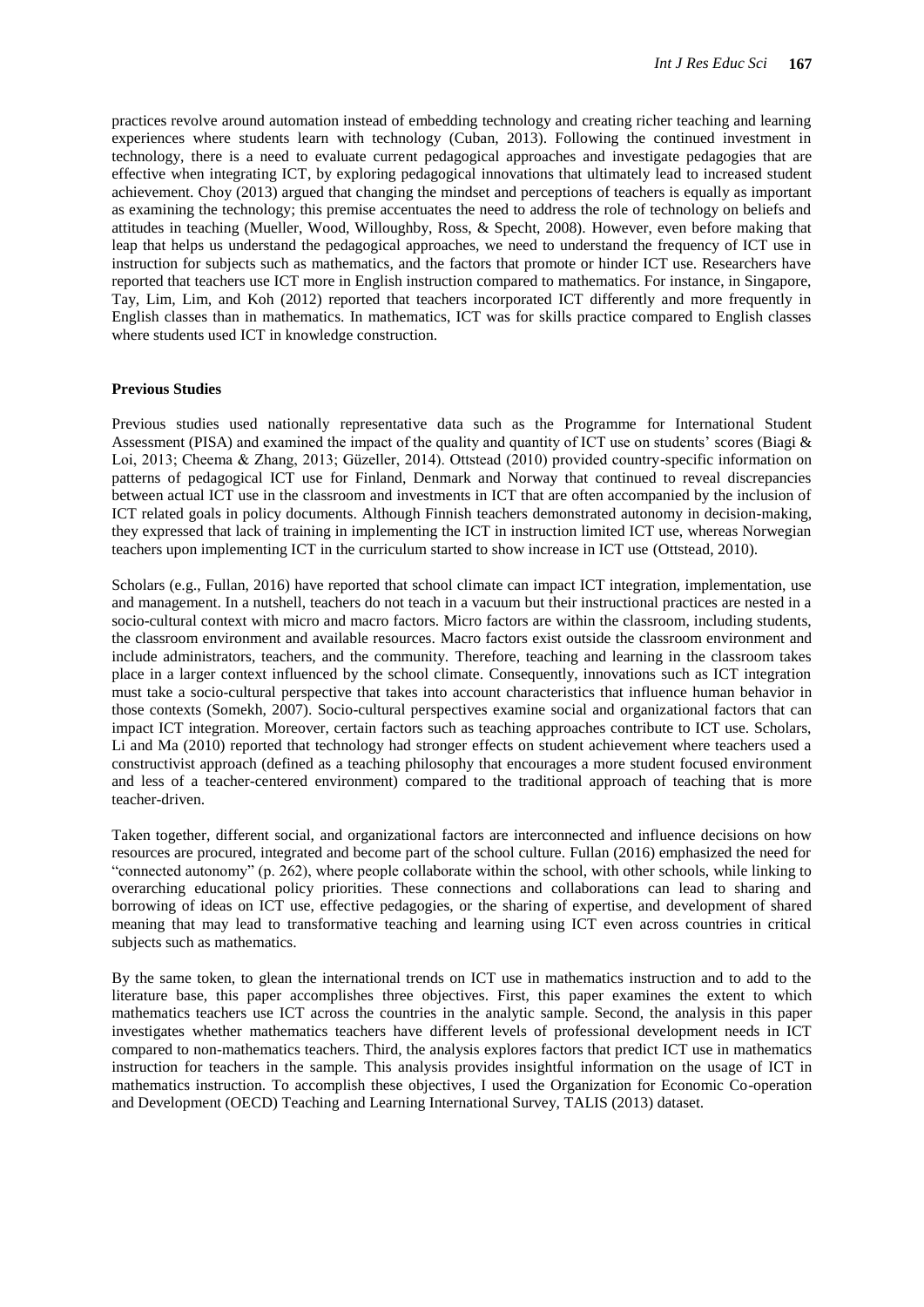#### **Research Questions**

To understand the extent to which mathematics teachers use ICT across the sampled countries, to examine differences in professional development needs between mathematics and non-mathematics teachers, and to examine the factors that predicted ICT use, I developed three research questions and hypothesized the following:

1. To what extent do mathematics teachers use ICT?

I hypothesized that teachers in the sampled countries had limited ICT use in mathematics instruction and the frequency of ICT use varied among the countries.

2. Do mathematics teachers have different levels of professional development needs compared to nonmathematics teachers in ICT?

I hypothesized that mathematics teachers had the same professional development needs in ICT as non-mathematics teachers.

3. What factors predict ICT use among mathematics teachers?

I hypothesized that constructivist beliefs were a strong predictor of ICT use. Teachers with constructivist beliefs used more ICT in mathematics instruction. Also, teachers' mathematics selfefficacy and level of preparedness in content, pedagogy and classroom practice can impact teachers' use of ICT. Lastly, I hypothesized that school climate (e.g., teacher cooperation, a collaborative culture and presence of administrator support) was a strong predictor of ICT use.

# **Method**

#### **Data Source and Measures**

*Data:* The Teaching and Learning International Survey (TALIS, 2013) is one of the largest international surveys with a main focus on the learning and teaching environment. The survey drew school and teacher level data from 33 countries (24 OECD countries & 9 partner countries). The data was collected from 10,000 schools and more than 170,000 teachers. The international sampling plan was a stratified two-stage probability sampling design. Teachers were randomly selected from randomly selected schools. Data collection included surveys with (a) teachers from lower secondary schools and an opportunity for participation was offered to primary and upper secondary school and (b) surveys from principals.

TALIS was conducted to collect data that would provide directions in policy development. Some of the policy areas included type of feedback that teachers received and the outcomes of this feedback on teaching practices. In addition, the feedback provided information on the amount and type of professional development, impact of professional development, obstacles to opportunities for professional development, ways that school level policies and practices influenced the teachers' working conditions, and degree to which current trends in school leadership impacted teachers' learning and working conditions.

The analytic sample in this study consists of 6,570 teachers from eight countries: Australia, Finland, Latvia, Mexico, Portugal, Romania, Singapore, and Spain. These teachers from sampled countries participated in the 2012 PISA and completed the additional mathematics questionnaire. The TALIS-PISA link provided information on teaching practices at the classroom level. The sample demographics of teachers are shown in Table 1. It is important to note that the TALIS (2013) technical report states that the TALIS results will not be used to interpret the students' scores on the PISA but the results should instead be used to understand teacher/principals responses (OECD, 2013). As an example, for this analysis the focus is on the teachers' frequency of ICT use in their mathematics instruction as well as an investigation of possible predictors for the ICT use across the different countries.

*Measures*: In this section I provide the outcome variable and the independent variables that I used in the analyses. Table 2 outlines each of the variables used in the analysis, their description and sample items.

Outcome variable: ICTUSESUM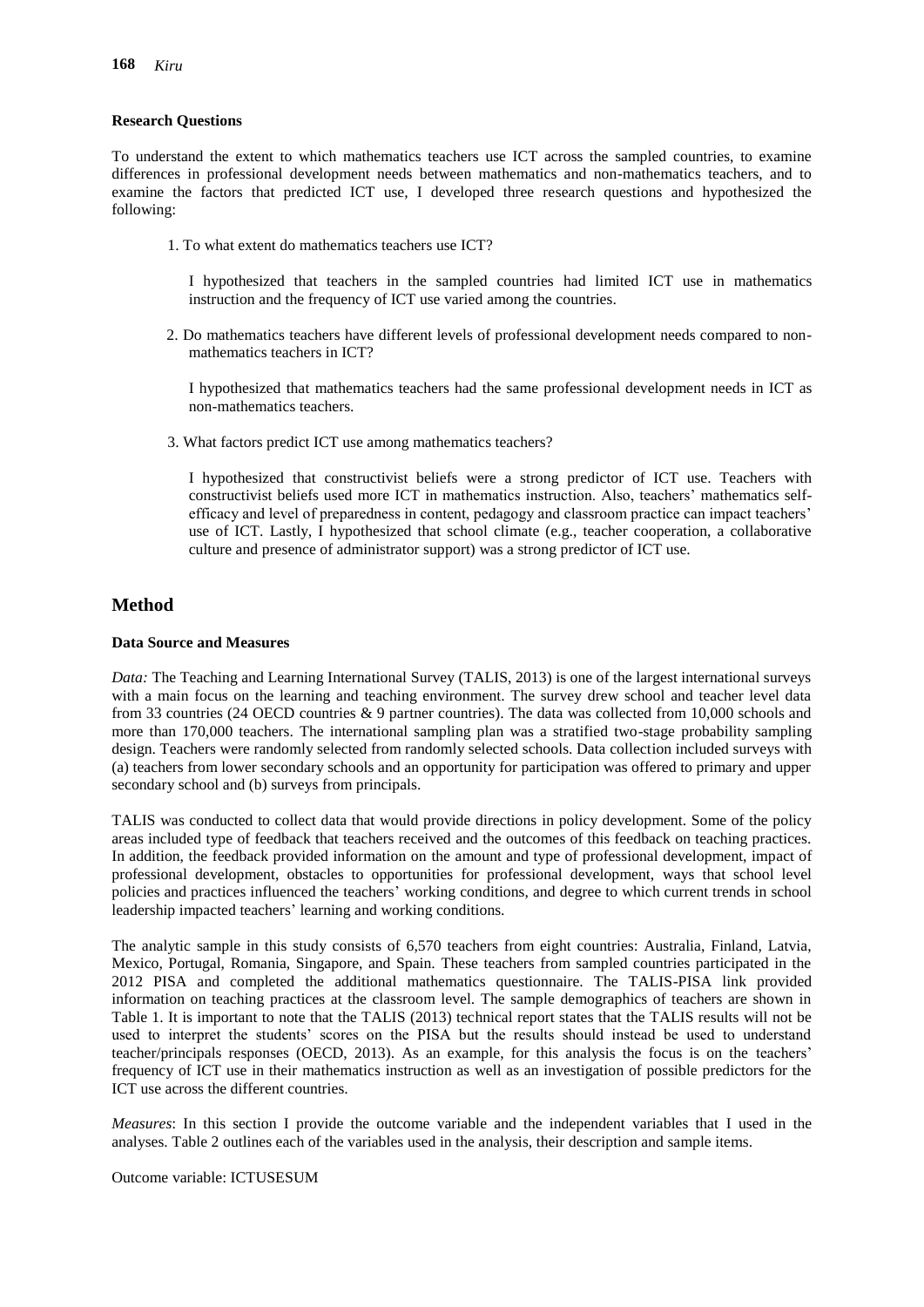This outcome variable is the sum of the number of ICT teachers used in mathematics instruction. After examining the distribution showing ICT use, the distribution was skewed showing that most of the teachers did not use ICT. Therefore, I recoded the variables that asked how frequently ICT software was used in teaching for drill and practice, topic specific activities, data analysis, assessing student progress, and ICT for Internet projects. The original response scale range was from 1- 4, *1- never or almost never, 2- occasionally, 3 frequently or 4 - always or almost always.* The recoded variable was *0 - never or almost never and occasionally, 1 – frequently and always or almost always.* 

| Variable<br>$\%$<br>Gender<br>Female<br>49.0<br>Male<br>51.0<br>Countries<br>Australia<br>13.0<br>Finland<br>3.0<br>1.0<br>Latvia<br>48.0<br>Mexico<br>4.5<br>Portugal<br>1.7<br>Singapore<br>21.0<br>Spain<br>6.5<br>Romania<br>Age<br>24.0<br>$20 - 35$<br>$36 - 51$<br>54.0<br>52-67<br>21.0 |
|-------------------------------------------------------------------------------------------------------------------------------------------------------------------------------------------------------------------------------------------------------------------------------------------------|
|                                                                                                                                                                                                                                                                                                 |
|                                                                                                                                                                                                                                                                                                 |
|                                                                                                                                                                                                                                                                                                 |
|                                                                                                                                                                                                                                                                                                 |
|                                                                                                                                                                                                                                                                                                 |
|                                                                                                                                                                                                                                                                                                 |
|                                                                                                                                                                                                                                                                                                 |
|                                                                                                                                                                                                                                                                                                 |
|                                                                                                                                                                                                                                                                                                 |
|                                                                                                                                                                                                                                                                                                 |
|                                                                                                                                                                                                                                                                                                 |
|                                                                                                                                                                                                                                                                                                 |
|                                                                                                                                                                                                                                                                                                 |
|                                                                                                                                                                                                                                                                                                 |
|                                                                                                                                                                                                                                                                                                 |
|                                                                                                                                                                                                                                                                                                 |
|                                                                                                                                                                                                                                                                                                 |
| $68+$<br>0.3                                                                                                                                                                                                                                                                                    |
| <b>Employment Status</b>                                                                                                                                                                                                                                                                        |
| 67.0<br>Full time $(>90\% \text{ of FT hours})$                                                                                                                                                                                                                                                 |
| Part-time (71-90% of FT hours)<br>12.0                                                                                                                                                                                                                                                          |
| Part-time (50-70% of FT hours)<br>11.0                                                                                                                                                                                                                                                          |
| Part-time (less than 50% of FT hours)<br>9.0                                                                                                                                                                                                                                                    |
| <b>Teaching Experience</b>                                                                                                                                                                                                                                                                      |
| $0 - 15$<br>52.3                                                                                                                                                                                                                                                                                |
| 16-31<br>39.7                                                                                                                                                                                                                                                                                   |
| 8.0<br>32-48                                                                                                                                                                                                                                                                                    |
| 49-50<br>0.1                                                                                                                                                                                                                                                                                    |
| Education                                                                                                                                                                                                                                                                                       |
| 4.0<br>Post-secondary                                                                                                                                                                                                                                                                           |
| 1.3<br>Tertiary                                                                                                                                                                                                                                                                                 |
| <b>Bachelors</b><br>92.0                                                                                                                                                                                                                                                                        |
| 3.1<br><b>Masters</b>                                                                                                                                                                                                                                                                           |
| <b>Teacher Training</b>                                                                                                                                                                                                                                                                         |
| 69.0<br>Yes                                                                                                                                                                                                                                                                                     |
| No<br>31.0                                                                                                                                                                                                                                                                                      |
| <b>Students with Special Needs</b>                                                                                                                                                                                                                                                              |
| None<br>40.0                                                                                                                                                                                                                                                                                    |
| Some<br>58.0                                                                                                                                                                                                                                                                                    |
| Most<br>1.0                                                                                                                                                                                                                                                                                     |
| All<br>0.3                                                                                                                                                                                                                                                                                      |

Table 1. Mathematics teachers: Sample demographics

*Note*: N = 6570; FT = full time

Then I calculated the sum from the five questions covering the frequency of ICT use in the different categories (drill and practice software, topic specific software, data analysis software, assessing student progress, and ICT for Internet projects). The new variable is a sum of the total number of ICT teachers used in instruction and student assessment. The minimum and maximum of the new variable (ICTUSESUM) is 0 and 5 respectively.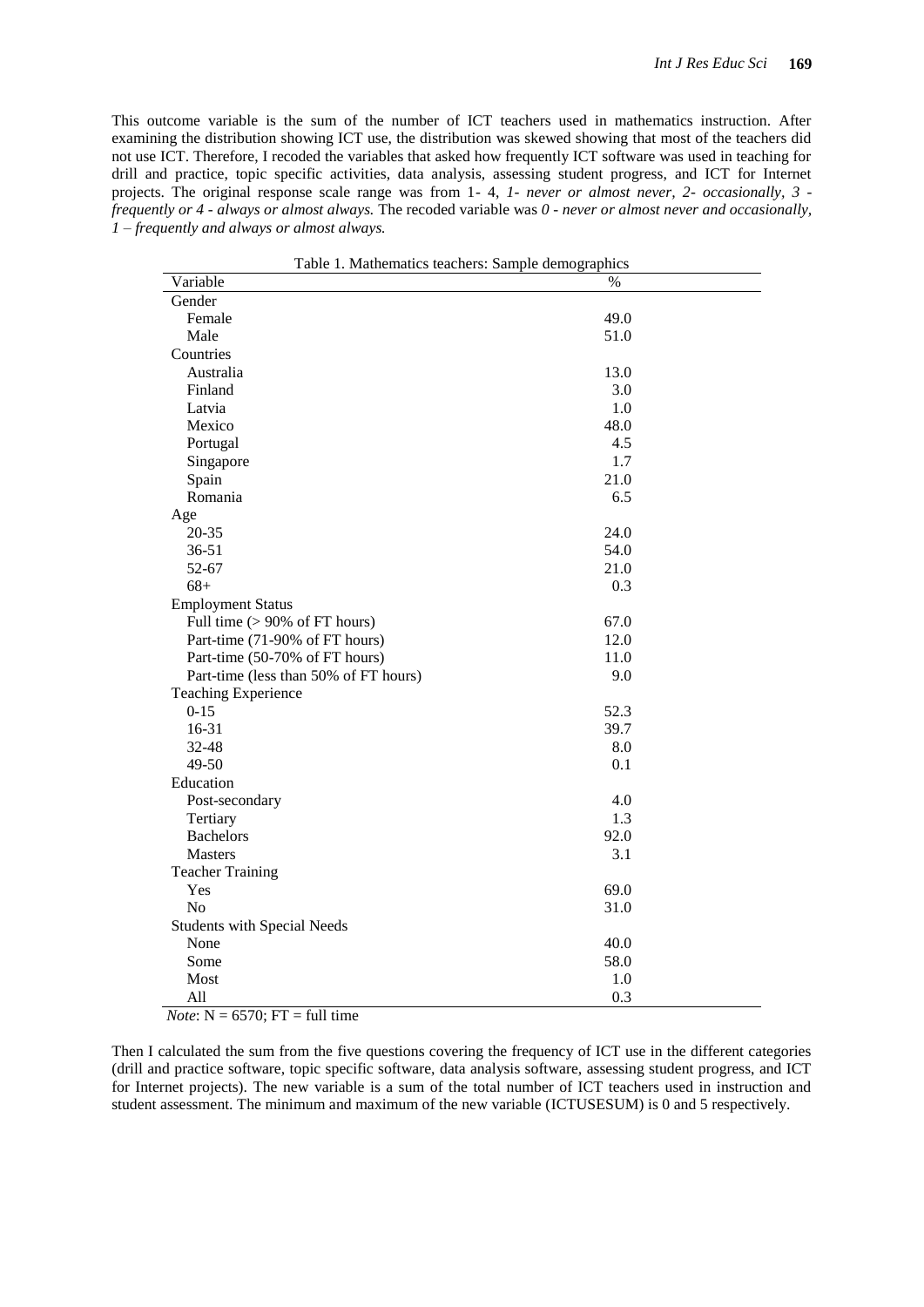$\overline{a}$ 

# **Independent Variables**

#### *Key Predictor Variable*

Constructivist beliefs are characterized by a teachers' ability to prioritize thinking and reasoning processes as well as to promote a students' inquiry and problem-solving skills. This is the main predictor for this analysis. It is a composite variable with a Cronbach's reliability of 0.7 as provided in TALIS technical report (OECD, 2013). The 4 items with the response range from 1-4, *1- Strongly disagree, 2- Disagree, 3 –Agree, 4 - Strongly agree.*

| Table 2. Variables Investigated and sample items                                      |                                        |                                                                                                                                                                                        |                                                                                                                                                                                                                                                     |  |  |
|---------------------------------------------------------------------------------------|----------------------------------------|----------------------------------------------------------------------------------------------------------------------------------------------------------------------------------------|-----------------------------------------------------------------------------------------------------------------------------------------------------------------------------------------------------------------------------------------------------|--|--|
| Variable                                                                              | Domain                                 | Description                                                                                                                                                                            | Sample Item                                                                                                                                                                                                                                         |  |  |
| Constructivist<br>beliefs<br>$\alpha = 0.7$                                           | Teaching                               | 4 items with the response<br>range from 1-4, 1- Strongly<br>$disagree, 2$ - Disagree, $3$ –<br>Agree, 4 - Strongly agree                                                               | My role as a teacher is to facilitate<br>students' own inquiry; Students learn<br>best by finding solutions to problems<br>their<br>own;<br>Thinking<br>and<br>on<br>reasoning<br>processes<br>are<br>more<br>important than specific curriculum    |  |  |
| <b>Mathematics</b><br>self-<br>efficacy<br>$\alpha=0.7$                               | Teaching                               | 6 items with the response<br>range from 1-4, 1- Strongly<br>disagree, $2$ - Disagree, $3$ -<br>Agree, 4 - Strongly agree                                                               | I am able to ask questions that get<br>students to think deeply about<br>mathematics; I have a hard time<br>students<br>getting<br>interested<br>in<br>mathematics; I am able to get my<br>confident<br>students<br>to<br>feel<br>in<br>mathematics |  |  |
| Teacher cooperation                                                                   | School climate                         | 6 items with the response<br>range from 1-6, 1- never, 2-<br>once a year or less, $3 - 2$ times<br>a year, $4 - 5 - 10$ times a year,<br>5-1-3 times a month, 6-once a<br>week or more | How often do you? Exchange<br>teaching materials with colleagues;<br>Engage in discussions about the<br>learning development of specific<br>students                                                                                                |  |  |
| Teacher<br>participation<br>in<br>decision making                                     | School climate                         | The scale ranged from $1-4$ , $1-$<br>strongly disagree, 2- disagree,<br>3- agree, $4$ – strongly agree.                                                                               | This school provides staff with<br>opportunities to actively participate<br>in school decisions                                                                                                                                                     |  |  |
| Collaborative<br>culture in school                                                    | School climate                         | The scale ranged from 1-4, 1-<br>strongly disagree, 2- disagree,<br>3- agree, $4$ – strongly agree.                                                                                    | There is a collaborative school<br>culture which is characterized by<br>mutual support.                                                                                                                                                             |  |  |
| Teachers<br>receive<br>administrative<br>support                                      | School climate                         | The scale ranged from 1-4, 1-<br>strongly disagree, 2- disagree,<br>3- agree, $4$ – strongly agree.                                                                                    | Mathematics teachers in my school<br>have the support of the school<br>administration.                                                                                                                                                              |  |  |
| Teacher-<br>related<br>preparedness<br>in<br>content, pedagogy,<br>classroom practice | Background                             | The response scale range was<br>from $1-4$ , $1-$ not at all, $2-$<br>somewhat, $3$ - well or $4$ – very<br>well                                                                       | In your teaching, to what extent do<br>you feel prepared for content,<br>pedagogy, and classroom practice?                                                                                                                                          |  |  |
| Professional<br>Development needs                                                     | Teacher<br>professional<br>development | The response scale range was<br>from 1-4, 1- no need, 2- low<br>level of need, $3 -$ moderate<br>level 4 – no need                                                                     | Indicate to what degree you need<br>professional development                                                                                                                                                                                        |  |  |
| Professional<br>Development in ICT<br>skills                                          | Teacher<br>professional<br>development | The response scale was yes or<br>no                                                                                                                                                    | Did the professional development<br>activities you participated in during<br>the last 12 months cover the<br>following topic (ICT skills)?                                                                                                          |  |  |
| <b>ICTUSE</b>                                                                         | Students                               | The scale ranged from 1-4, 1-<br>never or almost never, 2-<br>occasionally, 3- frequently, 4<br>- always or almost always                                                              | Over the course of the school year,<br>how frequently do you use ICT<br>resources in teaching?                                                                                                                                                      |  |  |

*Note*. ICT = information communication technology.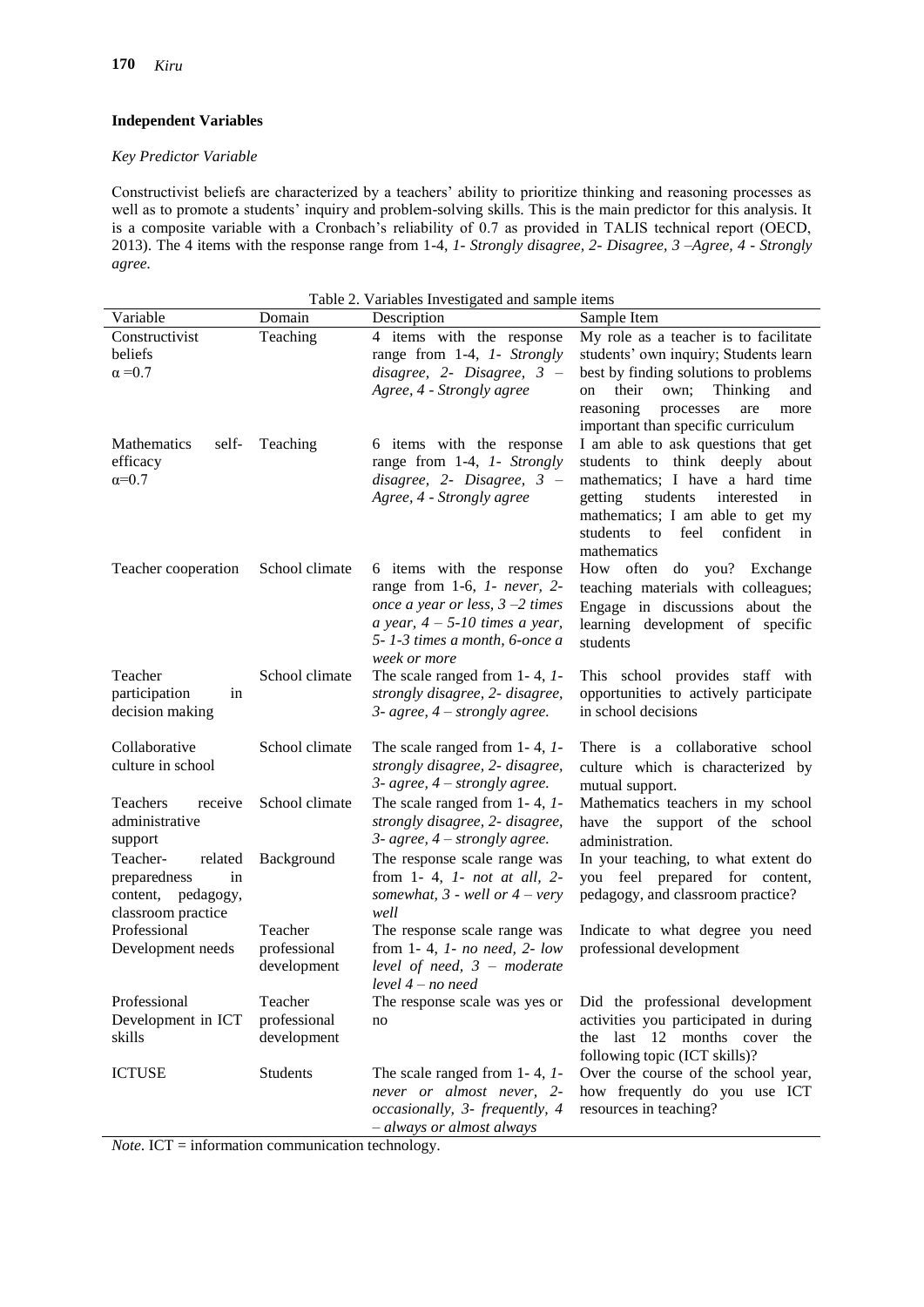| Variable                                    | I able 5. Means and standard deviations of teachers<br>math |                 |       | non-math |  |
|---------------------------------------------|-------------------------------------------------------------|-----------------|-------|----------|--|
|                                             | M                                                           | $\overline{SE}$ | M     | SE       |  |
| Age                                         | 43.57                                                       | 0.36            | 42.65 | 0.20     |  |
| <b>Teaching Experience</b>                  | 16.56                                                       | 0.39            | 16.05 | 0.21     |  |
| Formal Education                            | 2.95                                                        | 0.01            | 2.93  | 0.01     |  |
| <b>Training Program</b>                     | 1.32                                                        | 0.02            | 1.29  | 0.01     |  |
| Training in Technology                      |                                                             |                 |       |          |  |
| During Level 4 or 5B                        | 1.77                                                        | 0.02            | 1.83  | 0.01     |  |
| During Level 5A or above                    | 1.65                                                        | 0.02            | 1.75  | 0.09     |  |
| As a subject specialization                 | 1.83                                                        | 0.01            | 1.86  | 0.01     |  |
| <b>ICT Professional Development</b><br>Need | 2.49                                                        | 0.04            | 2.59  | 0.02     |  |
| <b>ICT Professional Development</b><br>Need | 1.25                                                        | 0.01            | 1.34  | 0.01     |  |
| <b>ICT Professional Development</b><br>Need | 3.19                                                        | 0.03            | 3.22  | 0.02     |  |
| Mathematics                                 |                                                             |                 |       |          |  |
| <b>Content Preparedness</b>                 | 3.36                                                        | 0.05            | 3.33  | 0.02     |  |
| <b>Pedagogy Preparedness</b>                | 3.16                                                        | 0.03            | 3.15  | 0.02     |  |
| <b>Classroom Practice</b>                   | 3.16                                                        | 0.04            | 3.20  | 0.02     |  |
| Self-efficacy                               | 11.06                                                       | 0.09            | 11.16 | 0.26     |  |
|                                             |                                                             |                 | 13.17 | 0.05     |  |
| <b>Constructivist Beliefs</b>               | 13.24                                                       | 0.08            |       |          |  |
| School Environment                          |                                                             |                 |       |          |  |
| <b>Collaborative Culture</b>                | 2.77                                                        | 0.03            | 2.80  | 0.02     |  |
| Administrators' Support                     | 2.95                                                        | 0.04            | 2.56  | 0.16     |  |
| <b>Teacher Cooperation</b>                  | 10.08                                                       | 0.09            | 10.07 | 0.05     |  |
| Participate in Decision Making              | 2.64                                                        | 0.08            | 2.68  | 0.02     |  |
| ICT Use (Teachers)                          |                                                             |                 |       |          |  |
| Drill and Practice Software                 | 1.73                                                        | 0.03            | 1.79  | 0.13     |  |
| Topic-Specific Software                     | 1.85                                                        | 0.03            | 1.82  | 0.17     |  |
| Spreadsheets/Data Analysis                  | 1.66                                                        | 0.03            | 1.63  | 0.10     |  |
| <b>Assessing Student Learning</b>           | 1.63                                                        | 0.03            | 1.71  | 0.14     |  |
| <b>Internet Resources</b>                   | 2.38                                                        | 0.04            | 2.53  | 0.13     |  |

|  |  |  |  |  | Table 3. Means and standard deviations of teachers |  |  |
|--|--|--|--|--|----------------------------------------------------|--|--|
|--|--|--|--|--|----------------------------------------------------|--|--|

*Note*. ICT = information communication technology.

#### *Teacher Level Variables*

As outlined in Table 2 teacher level variables examined mathematics self-efficacy, teacher cooperation, teacher preparedness, teacher participation (school climate), and professional development training in ICT skills. I selected these variables as covariates because the literature base on ICT integration has shown that organizational and social factors impact technology integration. The overall school culture towards innovation and technology use, leadership in continuous development efforts and professional development has been reported as having an influence in technology integration in teaching and learning.

*(a) Teacher Mathematics Self-efficacy:* This was a composite variable with a Cronbach's reliability of 0.7 as provided in the TALIS technical report (OECD, 2013). Mathematics self-efficacy was measured by asking teachers questions about their mathematics teaching in regards to asking students questions that get them to think deeply about mathematics, ease of developing students interest in mathematics and ability to get students to feel confident in mathematics.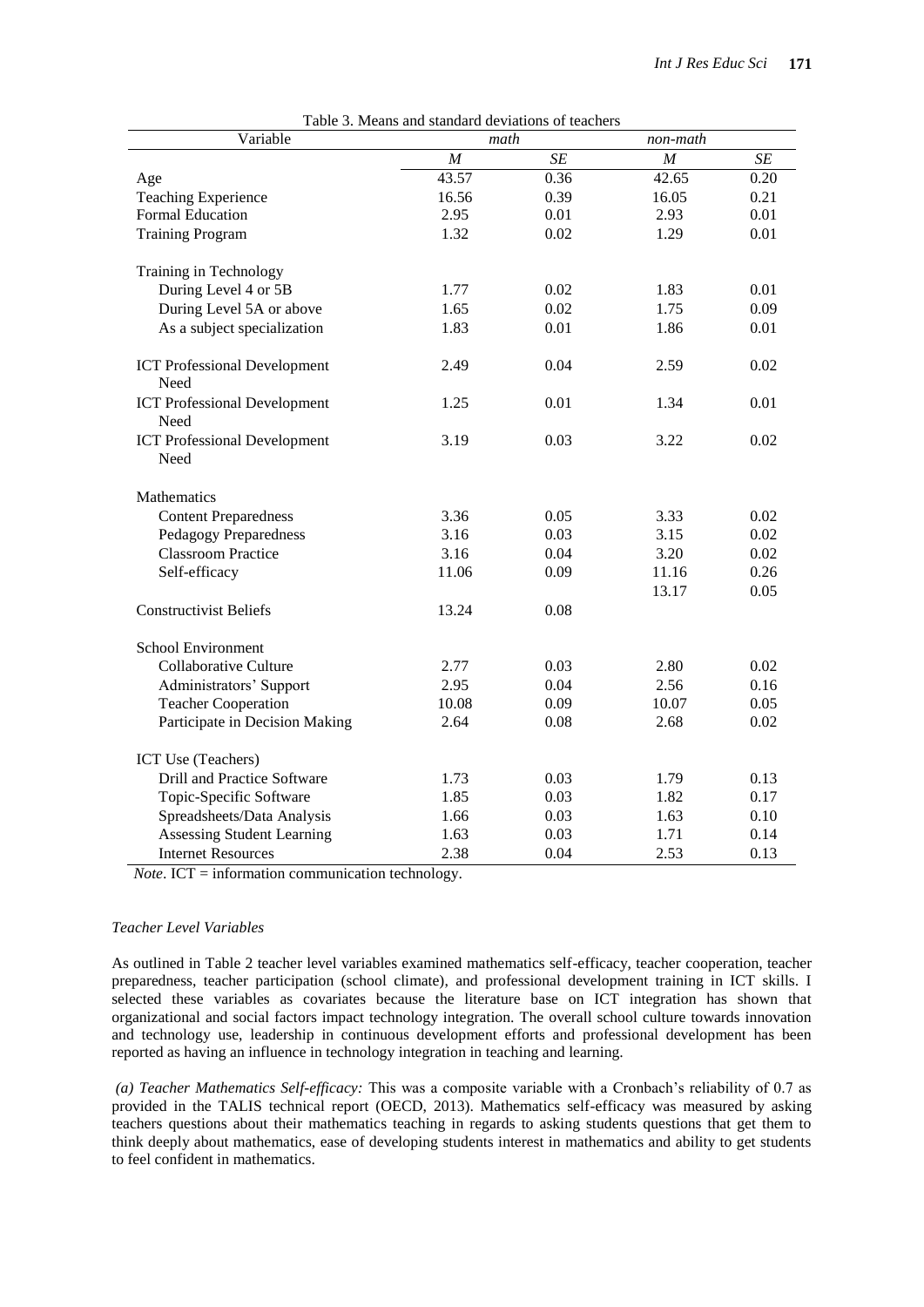*(b) Teacher Cooperation:* This variable asked teachers about their frequency of exchanging teaching materials with colleagues, and frequency of engaging in discussions about the learning development of specific students.

*(c) Teacher Preparedness:* This variable asked teachers to rate the extent to which they felt prepared for content, pedagogy, and classroom practice.

*(d) Teacher Professional Development – Training in ICT Skills:* This variable asked teachers if they participated in professional development activities covering ICT skills during the last 12 months.

*(e) Teacher Participation:* I identified three variables that examined school climate (a) availability of opportunities for staff to actively participate in school decisions (b) existence of a collaborative school culture which is characterized by mutual support (c) availability of administrative support.

# **Analytic Method**

To address my first research question, to examine the descriptive statistics, I used the recoded ICTUSESUM variable. The new variable is a sum of the number of ICT teachers used ranging from 0 to 5. To answer the second question, I generated the means for professional development needs in ICT for mathematics teachers and non-mathematics teachers. To establish if the mean differences between the two groups of teachers were significant, I examined the t values for statistical significance. I used the poisson regression model to account for the skewness of the ICTUSESUM variable. To address the third question, I conducted poisson regression analyses to examine school and teacher level variables that predicted the number of ICT mathematics teachers used in instruction. To account for differences in ICT use across countries, I included country fixed effects to each model. In all descriptive analyses and regression models, I incorporated the TALIS survey sample weights to account for the complex survey design and generate population estimates. All analyses were conducted in Stata 14.0.

# **Results**

Table 3 presents the descriptive statistics for the analytic sample of mathematics and non-mathematics teachers. The descriptive statistics include age, education background, teaching experience, teacher training, and professional needs in ICT skills. The two groups of teachers did not differ significantly on teaching experience, formal education or on teacher training. However, there were statistically significant differences between the two groups on age,  $t(26,568) = 2.22$ ,  $p < .05$ .

#### **Research Question 1: Trends in ICT Use**

Mathematics teachers' ICT use across the sampled countries is shown in Figure 1. The range of the number of ICT used was 0 to 5. The average number of ICT teacher used was  $M = 1.04$ ,  $SE = 0.05$ . Portugal had the highest mean number of ICT use, *M = 1.62*, *SE = 0.08* while Finland had the lowest mean number of ICT use,  $M = 0.27$ ,  $SE = 0.03$ . From this analysis, four countries (Finland, Romania, Singapore, and Spain) had below average ICT use in mathematics instruction based on information in the analytic sample.

#### **Research Question 2: Levels of Professional Development Needs**

On average, mathematics teachers showed lower professional needs for ICT skills compared to nonmathematics teachers. Table 4 shows the mean differences for professional development needs for ICT skills between the two groups, mathematics teachers (*M = 2.48, SE = 0.04)*, and non-mathematics teachers (*M = 2.59,*   $SE = 0.02$ ). The mean differences were statistically significant, *t* (26,128) = 2.32, *p* < .05, with mathematics teachers showing lower needs. However, the difference was small and not significant in practical terms ( $b =$  $0.11, p < .05$ ).

Table 4. Summary of levels of professional development needs

|                 | Tuole is building to the tens of professional development necess |      |       |       |
|-----------------|------------------------------------------------------------------|------|-------|-------|
| <b>Teachers</b> | [95% Conf. Interval]<br>Std. Err.<br>Mean                        |      |       |       |
| non-math        | 2.59                                                             | 0204 | 2.556 | 2.636 |
| math            | 2.48                                                             | 0414 | 2.407 | 2.570 |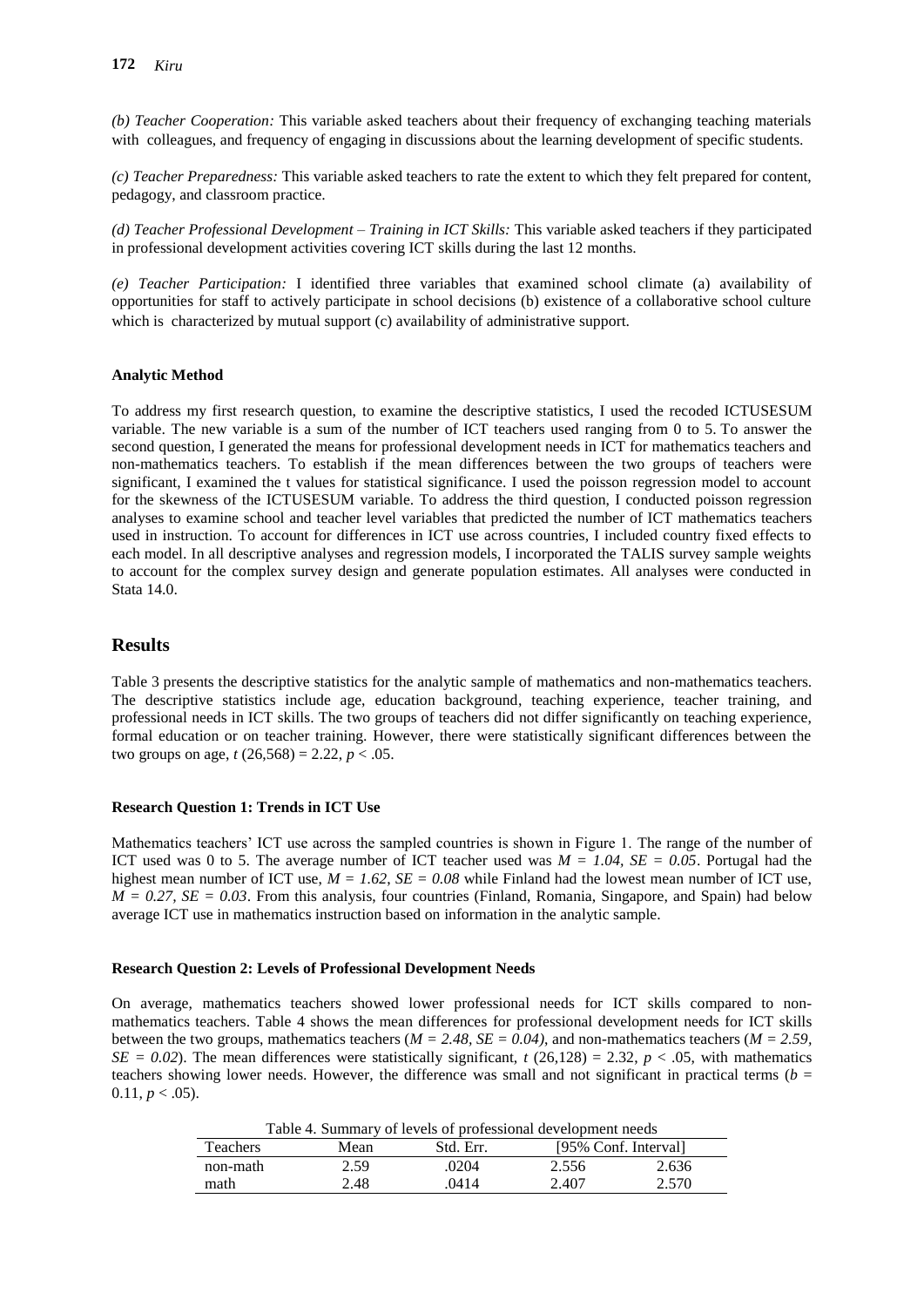

Figure 1. Means of ICT use

# **Research Question 3: Factors Contributing to ICT Use**

In Table 5, I present results from poisson regression models showing variables that contributed to the frequency of ICT teachers used in mathematics instruction. To account for the independence assumption, each ICT use represents a teachers' ICT use in the sample. I exponentiated the coefficients from the poisson regression analyses to find the incident rate ratios as displayed in Table 5. In model 1 (column 1 of Table 5), as teachers' constructivist beliefs increased by one point, on average the rate of teachers' ICT use was likely to increase by 5.2%. In model 2 (column 2 of Table 5), after I added mathematics self-efficacy, and teacher preparedness (content, pedagogy, or classroom practice) variables, as teachers' constructivist beliefs increased by one point, on average the rate of ICT use increased to  $6.1\%$  ( $p < .01$ ), and as mathematics self-efficacy increased by one point, on average the rate of ICT use increased by 9.3% (*p* < .001). The teacher preparedness variables did not result in any statistically significant differences in the rate of teachers' ICT use in mathematics instruction.

In model 3 (column 3 of Table 5) I added teacher cooperation and school climate variables. Here, as teachers' constructivist beliefs increased by one point, on average the rate of ICT use increased by 4.1% ( $p < .05$ ), as teachers' mathematics self-efficacy increased by one point, on average the rate of ICT use increased by 7.8% (*p* < .001), and as teacher cooperation increased by one point, on average the rate of ICT use increased by 8.6% (*p* < .01). Constructivist beliefs, teacher cooperation, teachers' mathematics self-efficacy support showed a significant and positive direction change on teacher's use of ICT. However, the rate of teachers' ICT use decreased by 18% for teachers who received administrators' support.

In the last model, model 4 (column 4 of Table 5), I added all the variables including professional development training in ICT skills to the analysis. Accounting for mathematics self-efficacy, teacher cooperation, school climate, and professional development in ICT skills, a teacher's constructivist beliefs was not a significant predictor of the frequency of ICT a teacher used in instruction. However, mathematics self-efficacy, teacher cooperation and teacher participation in decision making, and professional development in ICT skills contributed to an increase in the rate of ICT teachers used in mathematics instruction. Similar to model 3, administrators' support contributed to a decrease in the rate of teachers' ICT use in instruction. Availability of ICT as a topic during professional development on average increased the rate of teachers' ICT use in mathematics instruction by  $34\%$  ( $p < .001$ ) and this was statistically significant in comparison with teachers who did not receive professional development in ICT skills.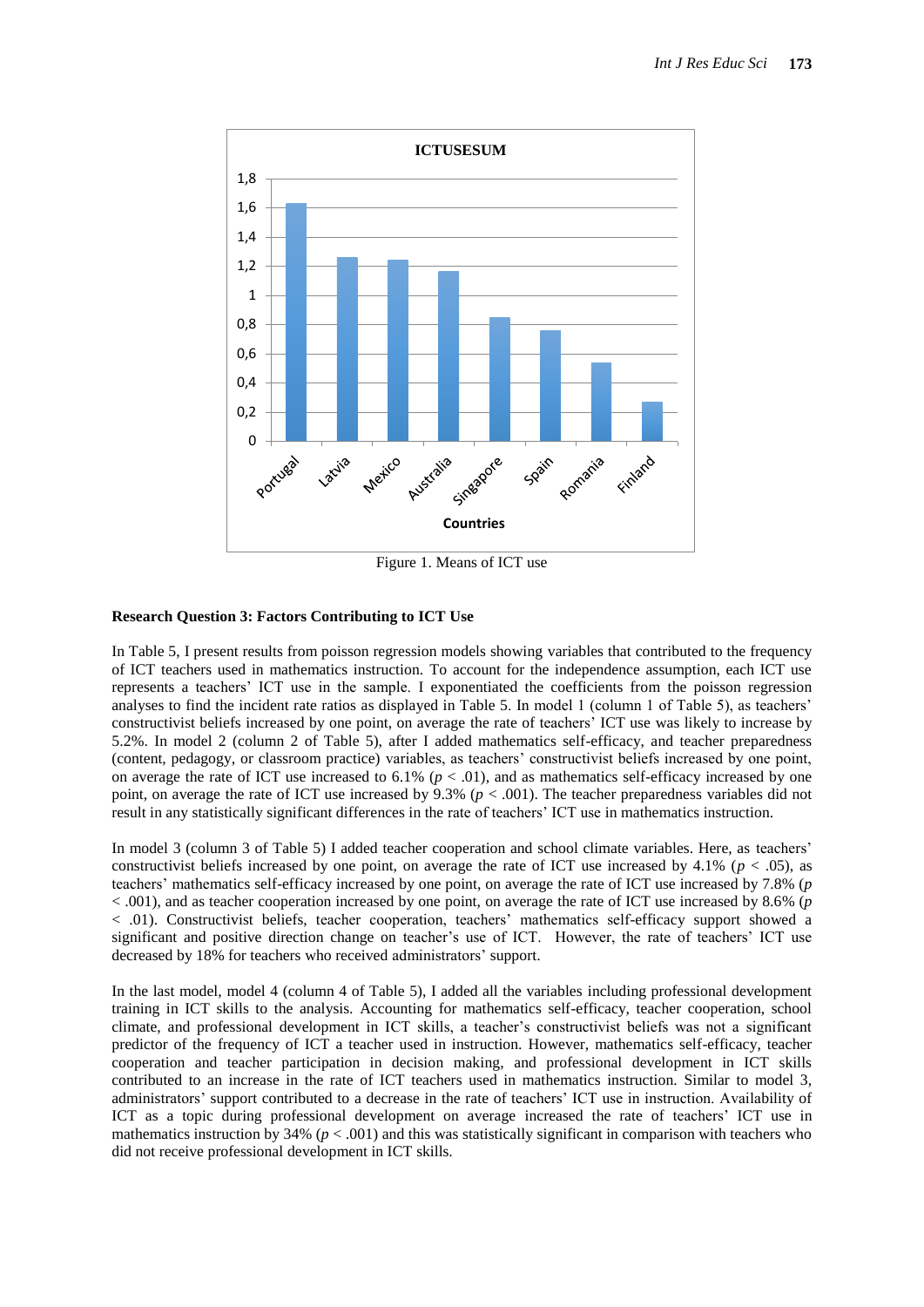|                                                                                                   | 1                 | $\mathbf{2}$               | 3                          | $\boldsymbol{4}$           |
|---------------------------------------------------------------------------------------------------|-------------------|----------------------------|----------------------------|----------------------------|
|                                                                                                   | $\mathbf{b}$ (SE) | $\mathbf{b}$ ( <i>SE</i> ) | $\mathbf{b}$ ( <i>SE</i> ) | $\mathbf{b}$ ( <i>SE</i> ) |
| Constant                                                                                          | 0.578             | $0.124***$                 | $0.195***$                 | $0.1556***$                |
|                                                                                                   | (0.168)           | (0.047)                    | (0.080)                    | (0.067)                    |
| <b>Constructivist Beliefs</b>                                                                     | $1.052*$          | $1.061**$ (0.021)          | $1.041*$                   | 1.030                      |
|                                                                                                   | (0.022)           |                            | (0.021)                    | (0.020)                    |
| Mathematics Self-Efficacy                                                                         |                   | $1.093***(0.019)$          | 1.078***                   | $1.060***$                 |
|                                                                                                   |                   |                            | (0.018)                    | (0.019)                    |
| School Climate – Teacher Cooperation                                                              |                   |                            | $1.086**$                  | 1.099***                   |
|                                                                                                   |                   |                            | (0.029)                    | (0.027)                    |
| School Climate – Decision Making                                                                  |                   |                            | 1.198                      | 1.242*                     |
|                                                                                                   |                   |                            | (0.117)                    | (0.17)                     |
| School Climate - Collaborative Culture                                                            |                   |                            | 1.018                      | 1.000                      |
|                                                                                                   |                   |                            | (0.074)                    | (0.078)                    |
| School Climate - Admin                                                                            |                   |                            | $0.812***$                 | $0.812***$                 |
| Support                                                                                           |                   |                            | (0.046)                    | (0.053)                    |
| <b>Teacher Preparedness-Content</b>                                                               |                   | 0.923                      |                            | $0.852*$                   |
|                                                                                                   |                   | (0.066)                    |                            | (0.056)                    |
| <b>Teacher Preparedness-Pedagogy</b>                                                              |                   | 1.163                      |                            | 1.106                      |
|                                                                                                   |                   | (0.101)                    |                            | (0.096)                    |
| Teacher Preparedness-Classroom Practice                                                           |                   | 1.064                      |                            | 1.158                      |
|                                                                                                   |                   | (0.081)                    |                            | (0.097)                    |
| Professional Dev. – ICT Skills for Teaching                                                       |                   |                            |                            | $1.343***$                 |
|                                                                                                   |                   |                            |                            | (0.122)                    |
| Observations<br>$\sim$ $\sim$ $\sim$ $\sim$ $\sim$<br>and the contract of the contract of<br>0.04 | 5.116             | 5.112                      | 5.061                      | 4.318                      |

| Table 5. Summary of poisson regression analyses (incident rate ratios) |  |  |  |
|------------------------------------------------------------------------|--|--|--|
|                                                                        |  |  |  |

*Note*. \*  $p < .05$ . \*\* $p < .01$ . \*\*\* $p < .001$ .

# **Discussion**

In my study, I hypothesized that there would be limited ICT use in mathematics instruction among countries and this was confirmed in my study. From this analysis, four countries (Portugal, Latvia, Mexico, and Australia) had above average ICT use in mathematics instruction based on information in the analytic sample. This confirms the literature that ICT remains in the periphery in instruction for critical subjects such as mathematics. Also, I hypothesized that the frequency of ICT use would vary among the countries and this was also confirmed in my study with the different mean differences in ICT use among the countries. For instance, Finland has the lowest mean compared to Portugal with the highest mean of ICT use in mathematics instruction, while Mexico and Latvia showed similar levels of ICT use. These differences in ICT use could be attributed to different policies on ICT use or differences in teachers' beliefs and attitudes towards ICT use. Further research is needed to glean into possible reasons for the variation.

Self-efficacy is a teacher's perception of their capability to successfully accomplish their responsibilities and this includes persistence (Bandura, 1977a). In my analysis, mathematics self-efficacy was a significant predictor of ICT use. It is plausible that teachers with a strong mathematics self-efficacy were willing to take risks in using ICT for mathematics instruction and transferred this risk taking to their students, allowing students to use more ICT in their learning. Also, mathematics self-efficacy was significant in explaining the number of ICT teachers used more so than teachers' preparedness in pedagogy or classroom practices. Again, this can be attributed to the risk taking and persistence element present in self-efficacy that goes beyond preparedness in content and pedagogy. Researchers have documented that teachers with teaching experience and a strong grasp of content pedagogy are more likely to use ICT in ways that provide students with opportunities to participate in high-level tasks (Hughes, 2005). In my analysis, teachers' preparedness on classroom practice or pedagogy did not show any significant differences in the number of ICT they used. However, teacher preparedness of content showed a reduction of ICT use at the rate of 15% in the full model. This was a surprising finding. It may be that teachers who felt prepared to teach the content did not feel the need to use ICT. Additionally, it may be that teachers who felt prepared to teach the content did not find *compatibility* with using ICT in mathematics instruction. C*ompatibility* as the level at which the innovation fits with an individual's current beliefs, knowledge levels, or experiences (Rogers, 1995). It is likely that, if a teacher does not view ICT as an innovation compatible with current knowledge or pedagogy, this may impact the integration of the innovation.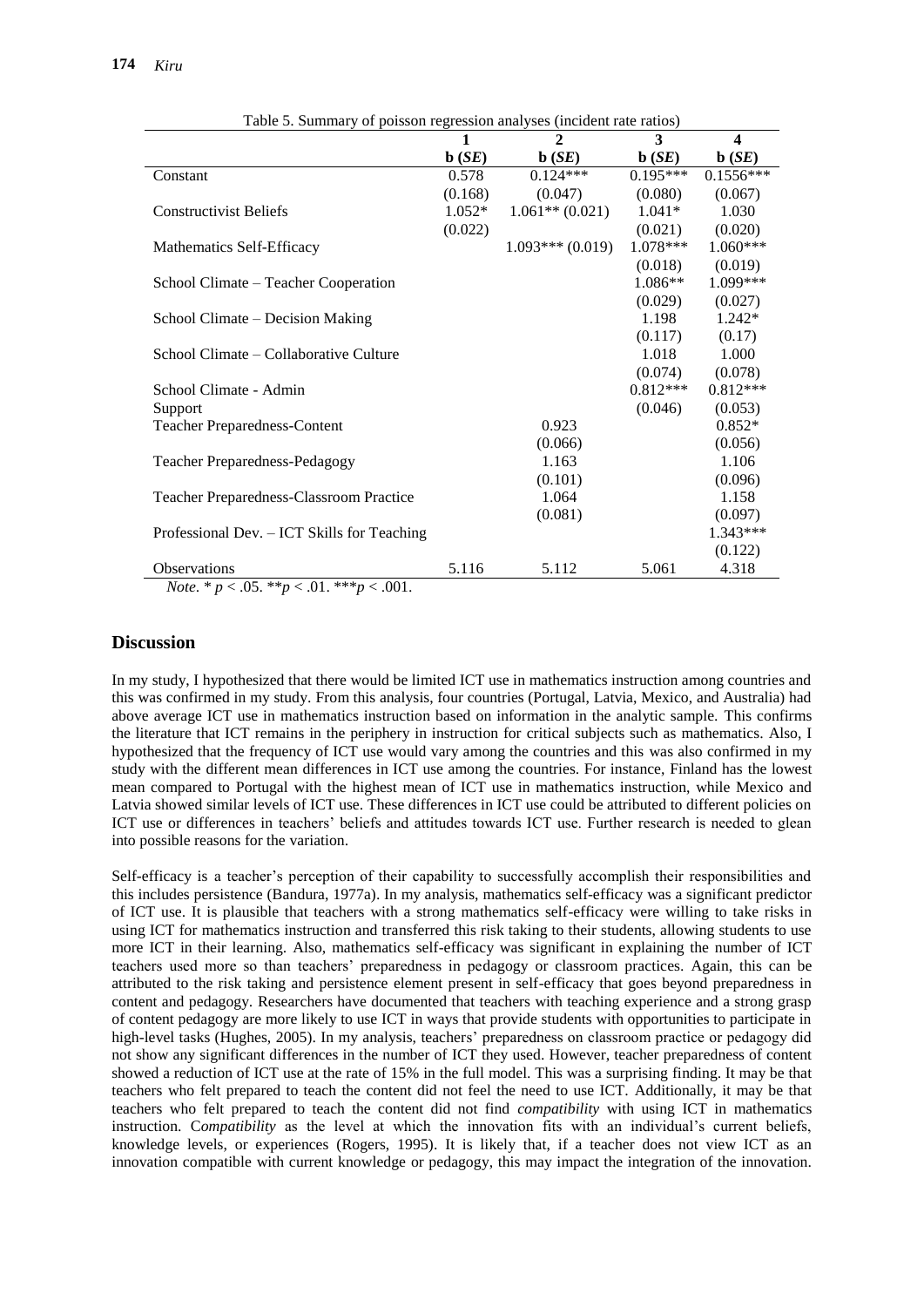Constructivist beliefs remained a significant predictor in explaining the number of ICT a teacher uses in instruction when taking mathematics self-efficacy and teacher preparedness into consideration.

Teacher cooperation contributed positively to the number of ICT teachers used in mathematics instruction. This finding can be extrapolated to show that when teachers work together, they are likely to learn, and share ideas on ways to integrate, and use ICT in mathematics instruction leading to increased frequency of ICT use. Furthermore, teacher cooperation may provide teachers with support as they become more willing to take risks in using ICT in instruction. Engaging in innovative teaching practices such as integrating technology can involve an element of risk taking. This study showed administrator support reduced the likelihood of the number of ICT a teacher used in instruction. This finding can be explained by existing school policies on ICT use, leadership style or an administrators' vision for ICT in teaching and learning. If the administrator does not offer support or share a vision that promotes ICT use in teaching mathematics, then the support may not promote the use of ICT. Administrator support is critical in determining a school culture including a culture of innovation such as using ICT for instruction. Similarly, the presence of a collaborative culture did not explain significant impacts of the likelihood of the number of ICT a teacher used in mathematics instruction. This finding highlights the possibility that teachers and stakeholders at a school may not have developed a shared vision on the role of ICT in mathematics instruction. In a scenario where teachers are actively participating in decisions about ICT use in mathematics instruction, the results may be different because of the centrality placed on ICT in mathematics instruction. This school environment may be boosted by a collaborative culture that may in turn impact the number of ICT used in instruction. The availability of ICT skills as a topic for professional development contributed to the largest increase in a teacher's ICT use. Overall, this analysis provides pertinent information for future considerations of ICT use in mathematics instruction.

There are three limitations in my study. First, although the study included a large number of participants, it was done with a specific population of teachers from OECD member and partner countries. This limits the generalizability of the findings on ICT use in mathematics instruction to wider population of teachers in non-OECD and non-partner countries. Second, although the TALIS 2013 provided rich information about teachers learning and working conditions, the questions in the survey may not be neutral, and this may limit the information collected as a result of differing interpretations, or differences in the definition of words, concepts and starting points when self-reporting about the school or instructional practices. The countries in the sample may have varied policies or resources on ICT integration that impact ICT use, and these variations may not be captured in the survey questions. Similarly, the level of integration of ICT in the school or country may be different among the countries and this may impact ICT use. Third, I did not include teachers' use of ICT in research projects because this variable included mathematics and non-mathematics teachers. Projects are common in mathematics instruction and excluding this data potentially left out one more way that would have increased the number of ICT used in mathematics instruction.

# **Conclusion**

This study sought to examine how frequently teachers used ICT in mathematics instruction in eight countries internationally. The findings showed that the teachers on average demonstrated limited ICT use in mathematics instruction with some countries such as Portugal showing the highest ICT usage. These findings allows stakeholders, including researchers, to understand whether teachers incorporate ICT in mathematics instruction before making any decisions on the effectiveness of ICT on student outcomes, and to effectively assess returns of ICT investment. Mathematics teachers showed a lower need for professional development in ICT skills compared to non-mathematics teachers. However, this difference was small in terms of practical significance. Additionally, the study investigated variables that may predict ICT use in mathematics instruction such as teacher cooperation. Teacher cooperation, teachers' mathematics self-efficacy and professional development in ICT were strong predictors of ICT use. If stakeholders care about the return on investment from ICT in schools, and largely how ICT affect students' learning, understanding ICT usage and the contributing factors that influence teachers' ICT use can allow administrators, curriculum developers and other stakeholders to target policies and professional development that promote effective and high quality ICT use.

#### **Recommendations**

#### **Research**

There is a need for continued qualitative and quantitative research on the ecological perspectives of ICT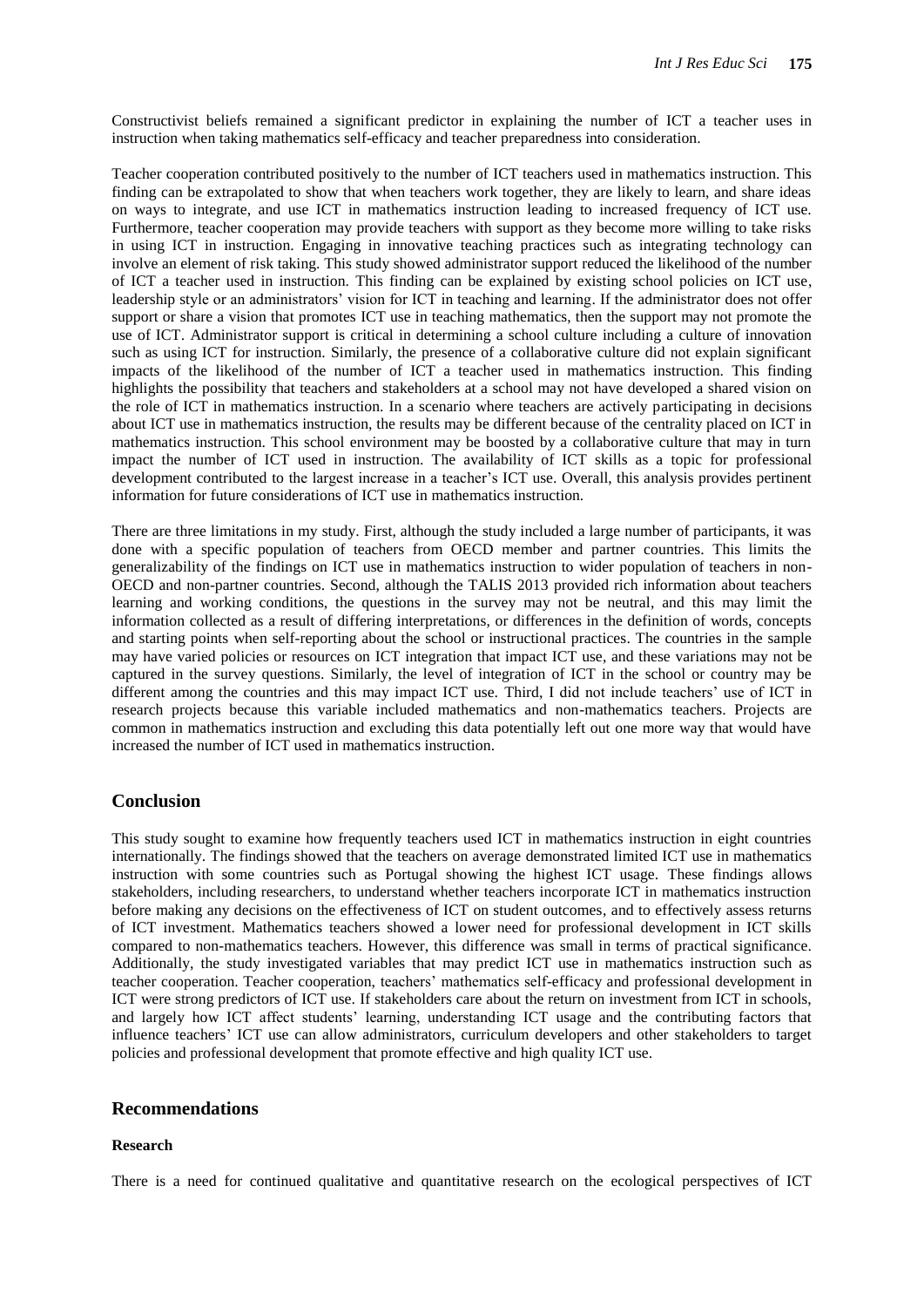integration to uncover the different factors that promote or hinder ICT use in mathematics instruction. Researchers and practitioners may find it beneficial to collaborate in action research in an attempt to understand factors that may examine effective and strategic ICT use, particularly those factors that are not captured through questionnaires. Undoubtedly, questionnaires capture rich data that inform researchers and policy makers on teaching and learning aspects, and it is for this reason that data collection instruments should continuously be evaluated, and tested for any kinds of biases in order to get high quality information from respondents. Understandably, this charge may present a challenge when trying to strike the right balance between length and the quality of questions. However instrument developers should not compromise quality for quantity. Additionally, researchers should explore creative ways to collect data that can supplement information from questionnaires to counter not only verification challenges but also to provide a preponderance of data. This can allow deeper analysis of instructional practices. For instance, including open-ended questions can provide teachers a space to provide their voice in an elaborate manner. Lastly, research is needed that goes beyond examining the frequency of ICT use, and instead examines how teachers use ICT in mathematics instruction.

#### **Policy**

This analysis provides evidence of the role of professional development in ICT skills for mathematics teachers. Professional development in ICT skills is a significant reason that impacts teachers' effective integration of ICT in mathematics instruction. Content-specific professional development can increase the frequency of ICT use and more importantly impact the quality of ICT use in mathematics instruction. Also, stakeholders developing a shared vision for ICT in mathematics instruction, building capacities, collaborative cultures, communities of practice and providing administrator support on ICT integration can contribute positively to effective ICT use**.**  Lastly, collaboration among policy makers and key stakeholders (e.g., teachers, curriculum developers, instructional coaches) is critical in aligning mathematics curriculum with ICT goals to provide a clearer path for teachers on the role of ICT in teaching and learning.

#### **Notes**

The authors' research interests include: understanding pedagogies that can be paired with ICT to enhance mathematics learning experiences, understanding factors that promote teachers' ICT use and using ICT to promote development of positive student identity and agency in mathematics.

# **References**

- Baek, Y., Jung, J., & Kim, B. (2008). What makes teachers use technology in the classroom? Exploring the factors affecting facilitation of technology with a Korean Sample. *Computers & Education*, *50*, 224 – 234.
- Bain, A., & Weston, M. (2009). One to one computing: Which side of the border are you on? *Independent School*, *68*(2), 50-56.
- Bandura, A. (1977a). Self-efficacy: Toward a unifying theory of behavioral change. *Psychological Review, 84*(2), 191-215. doi: 10.1037/0033-295X.84.2.191
- Biagi, F., & Loi, M. (2013). Measuring ICT use and learning outcomes: Evidence from recent econometric studies. *European Journal of Education*, *48*(1), 28-42.
- Burns, M. (2013). Success, failure or no significant difference: Charting a course for successful educational technology integration. *International Journal of Emerging Technologies in Learning, 8*(1), 38-45.
- Cheema, J., & Zhang, B. (2013). Quantity and quality of computer use and academic achievement: Evidence from a large-scale international test program. *International Journal of Education and Development using Information and Communication Technology, 9*(2), 95.
- Choy, M. (2013). The iTeach implementation model: Adopting a best-fit approach to implementing ICT in schools. *Educational Media International, 50*(4), 281-290.
- Cuban, L. (2001). *Oversold and underused: Computers in the classroom*. Cambridge, Mass: Harvard University Press.
- Cuban, L. (2013). *Inside the black box of classroom practice: Change without reform in American education*. Cambridge, Massachusetts: Harvard Education Press.
- Ertmer, P., & Ottenbreit-Leftwich, A. (2010). Teacher technology change: How knowledge, confidence, beliefs, and culture intersect. *Journal of Research on Technology in Education, 42*(3), 255. doi:10.1080/15391523.2010.10782551